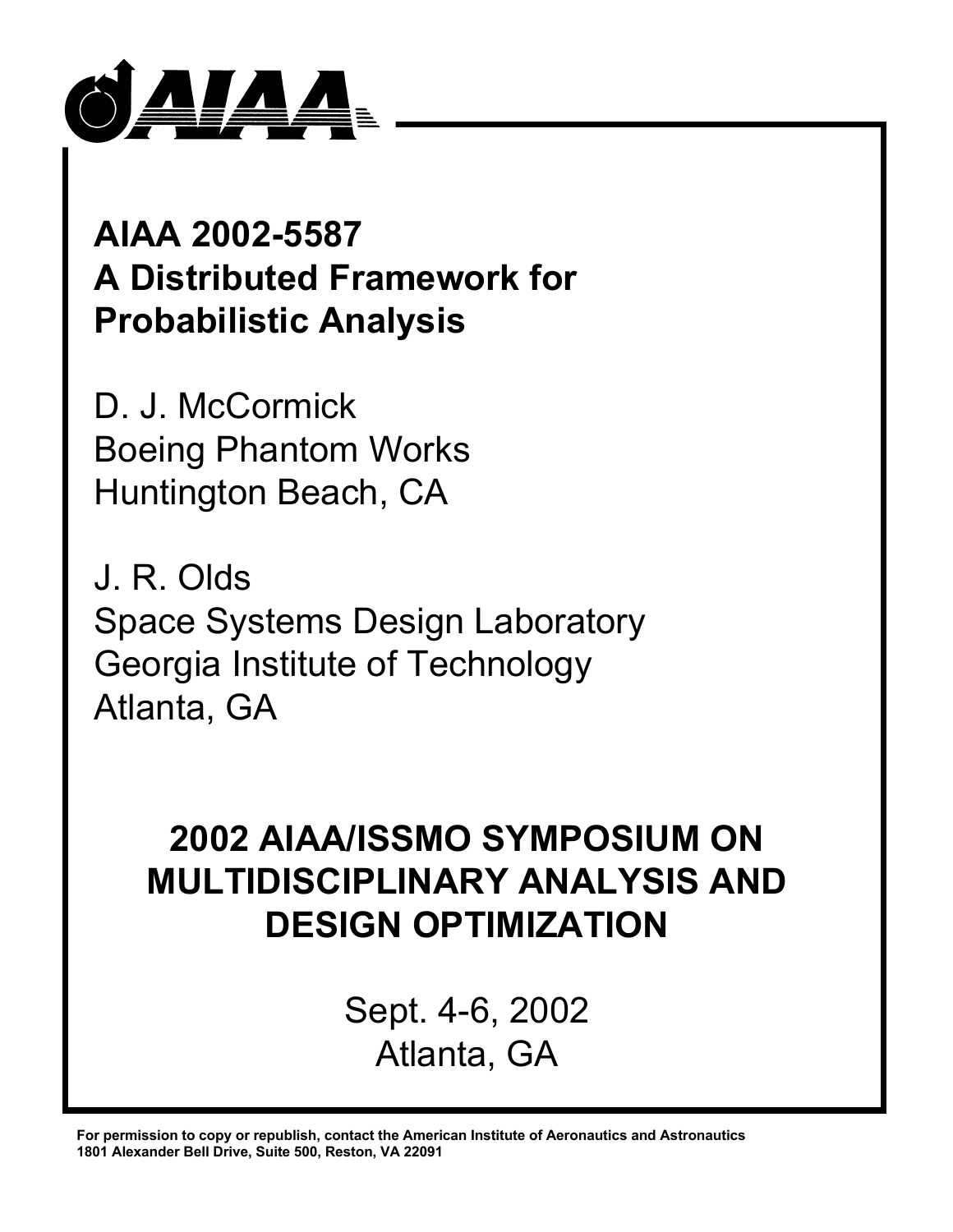# **A Distributed Framework for Probabilistic Analysis**

Dr. David J. McCormick † Boeing Phantom Works Huntington Beach, CA

Dr. John R. Olds †† Space Systems Design Laboratory School of Aerospace Engineering Georgia Institute of Technology, Atlanta, GA 30332-0150

# **ABSTRACT**

Probabilistic Multidisciplinary Design Optimization promises to incorporate critical design uncertainty in order to create optimal products with a high probability of meeting design constraints under a wide variety of circumstances. Several methods of accelerated probability analysis are available to designers. What is not available is a formal method for tying contributing analysis-level probability analysis into an integrated design framework capable of optimization. This would allow probability methods to be tailored to the characteristics of a particular contributing analysis as well as potentially reduce the dimensionality of the problems considered. This research presents such a method, then tests it on a conceptual launch vehicle design problem.

This probabilistic optimization problem consisted of 84 noise variables and 4 design variables. This problem setup consistently found system optimums in 6-8 hours. It utilized several probability approximation methods run in an iterative manner to generate probabilistic vehicle sizing information. Once the probabilistic optimum was identified and confirmed using this process, a system-level Monte Carlo random simulation of the vehicle design was conducted around the optimum point to confirm the accuracy of the distributed approximation method. Because this simulation was prohibitively expensive, it was only conducted at the single optimum point. Following this accuracy confirmation, a comparison to a

deterministic optimization of the same problem illustrated the difference between the probabilistic and deterministic optimums.

# **NOMENCLATURE**

| $\rm A_E$           | exit area                            |
|---------------------|--------------------------------------|
| AR                  | area ratio                           |
| <b>DPOMD</b>        | Discrete Probability Optimal         |
|                     | <b>Matching Distribution</b>         |
| <b>DSM</b>          | Design Structure Matrix              |
| <b>GLOW</b>         | gross liftoff weight                 |
| $I_{sp}$            | specific impulse                     |
| <b>MER</b>          | mass estimating relationship         |
| $MR_{\text{avail}}$ | mass ratio available from vehicle    |
| $MR_{req}$          | mass ratio required by mission       |
| <b>OML</b>          | outer mold line                      |
| $P/W_e$             | power-to-weight ratio of engine      |
| $P_{ch}$            | chamber pressure                     |
| r                   | oxidizer to fuel ratio               |
| <b>RLV</b>          | reusable launch vehicle              |
| <b>RSE</b>          | response surface equation            |
| <b>SSME</b>         | Space Shuttle Main Engine            |
| <b>SSTO</b>         | single stage to orbit                |
| <b>STS</b>          | <b>Shuttle Transportation System</b> |
| $T/W_e$             | thrust-to-weight ratio of engine     |
| $T_{SL}$            | thrust at sea level condition        |
| $T_{\rm vac}$       | thrust at vacuum condition           |
| <b>VB</b>           | <b>Visual Basic</b>                  |
| <b>WBS</b>          | weight breakdown structure           |

<sup>†</sup> *- Senior Engineer/Scientist, Member AIAA.*

<sup>†</sup> † *- Associate Professor, School of Aerospace Engineering, Senior member AIAA.*

Copyright ©2002 by David J. McCormick and John R. Olds.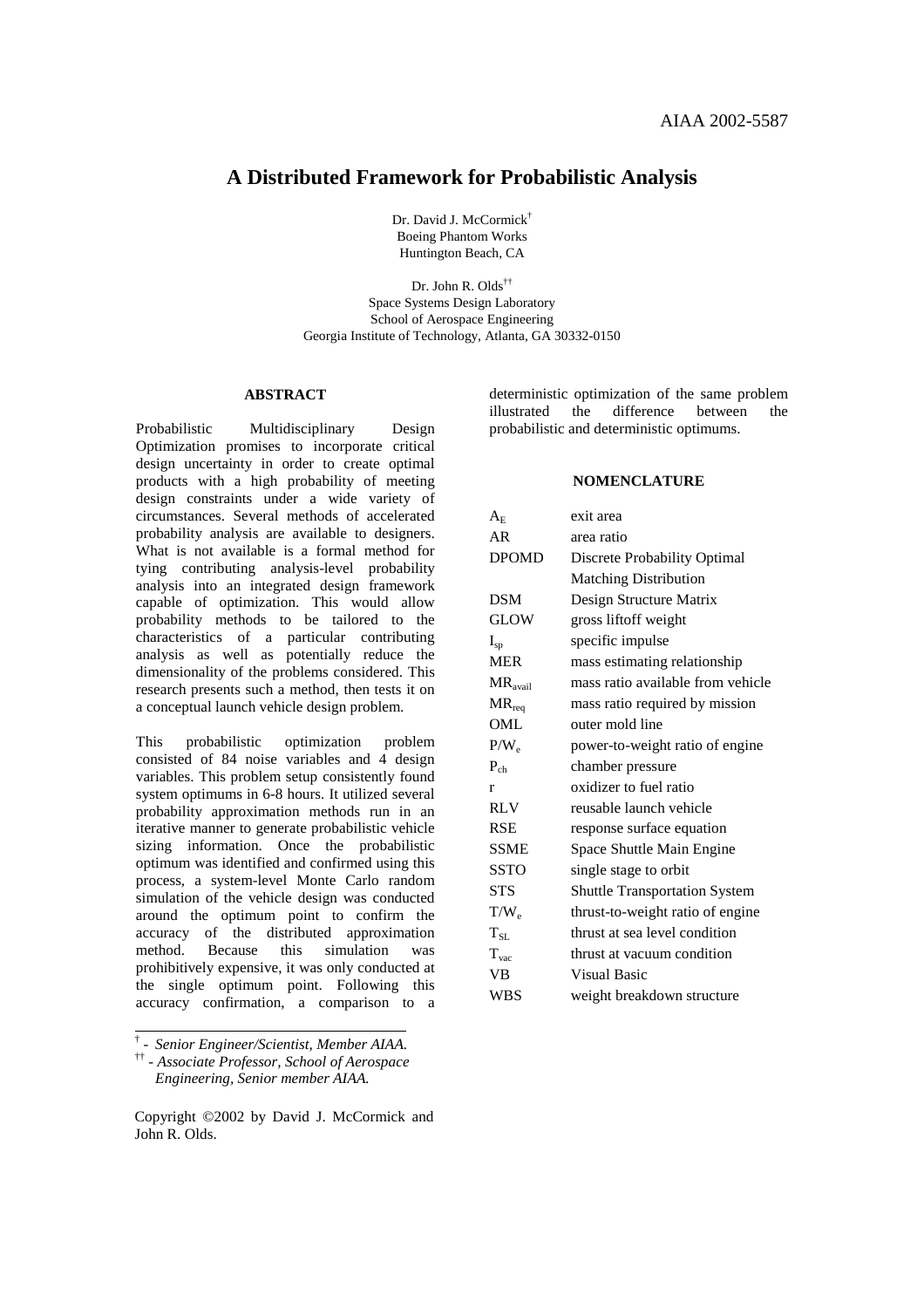## **INTRODUCTION**

Recent trends in aerospace conceptual design have lead to the use of distributed computational models covering multiple disciplines. Unfortunately at the level of conceptual design, many simplifying assumptions must be made because of the lack of design maturity. The problem with this lies in that current computational models are for the most part deterministic. They do not allow a designer to express uncertainties from such sources as user assumptions, computational model error and physical unknowns. Methods are therefore sought to use these distributed multidisciplinary deterministic models to generate probabilistic designs that can more accurately express the future performance of a concept.

At the same time, these methods should be compatible with optimization. To this end, this paper presents a formal method for optimization that ensures a true optimum in the face of uncertainty while at the same time retaining traditionally distributed analyses. This will allow disciplinary experts to retain an integral role in all aspects of model creation. Therefore, the experience of the expert in probabilistic simulation of a particular discipline can be fully utilized to generate accurate and efficient estimates.

The distinguishing feature of this new method is that it performs uncertainty calculations at the contributing analysis level. By reducing the communications requirements and lowering the dimensionality of the local uncertainty analyses, the distributed method has advantages for many classes of multidisciplinary design problems.

#### Research Goals and Objectives

The overriding goal for this activity is to introduce a new formal method for distributed probabilistic conceptual launch vehicle design. An important aspect of this is to demonstrate probabilistic analysis at the contributing analysis level, therefore reducing the dimensionality of each of the analyses. This demonstration will also reveal how the methods can be tailored to the particular problems, according to the experience and knowledge of disciplinary experts. The following list of goals and corresponding objectives was the guide for this research:

• Demonstrate a distributed probabilistic multidisciplinary framework.

This distributed philosophy of multidisciplinary design optimization has many advantages (Refs. 1-4). Among these are local ownership of analyses, compatibility with existing analysis infrastructure and distributed computational effort. If the goal of demonstration of a distributed probabilistic framework for conceptual launch vehicle design optimization is met, then all of these advantages will be enjoyed. At the same time, probabilistic information, which is crucial at the conceptual design phase will be brought into conceptual launch vehicle optimization.

The demonstration of the conceptual launch vehicle design framework will include a detailed account of the procedure to construct it. It will include any problems or hazards encountered and assist those who wish to create similar problem setups for other conceptual design problems. In this light, ease of setup is a high priority. Problem setup should be on the order of or less than two man-weeks. Anything longer than this amount of time represents a significant investment and is unlikely to be implemented by industry.

Another objective used to measure the success of this demonstration will be the amount of probabilistic analysis able to be undertaken at the contributing analysis level. The degree to which probabilistic analysis can be done at this lower level will indicate how distributed the computational effort and responsibility has become. The objective for success was the creation of design framework that performed all significant calculations at the contributing analysis level.

In this framework, multiple heterogeneous computer platforms will be utilized on a conceptual launch vehicle design problem.

By utilizing analysis integration software packages, a repeatable framework for analysis across heterogeneous platforms will show that application of this method is possible in established engineering environments with several, discrete analyses running on separate platforms.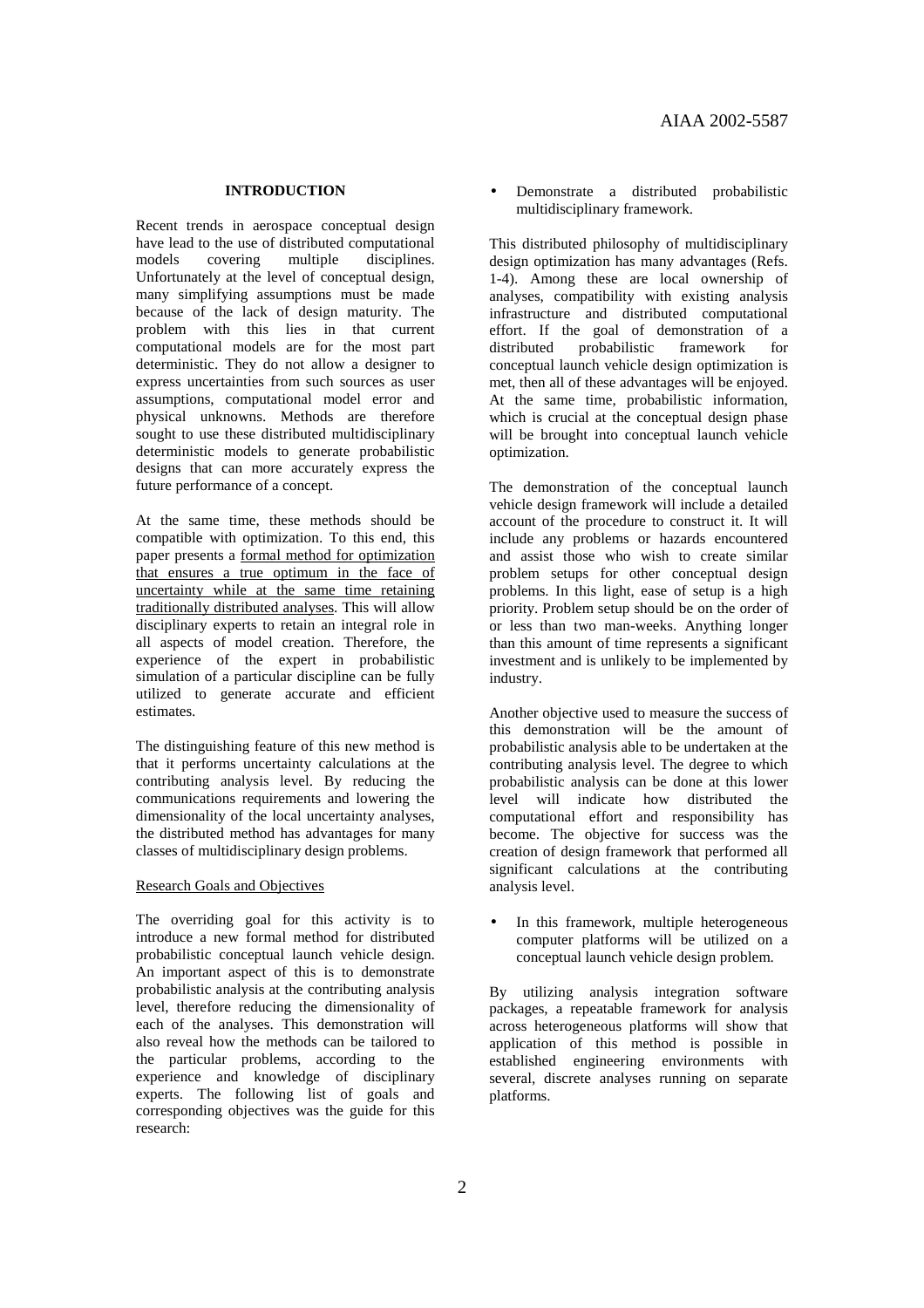This demonstration will show that a heterogeneous platform approach is feasible in combination with this probabilistic framework. Success will be measured here by utilizing more than one computing platform in the conceptual launch vehicle example problem.

• This distributed probabilistic framework should have a significant computational expense savings when compared to Monte Carlo simulation.

To make this method competitive with other options for system-level probabilistic analysis, a two or greater order of magnitude improvement in speed when compared to a Monte Carlo simulation is required. This will ensure that the analysis method is competitive in terms of other options.

• Optimization should be able to be completed in a reasonable amount of time.

To ensure that this method is applicable in real engineering situations, an entire optimization should be able to be completed overnight. This should simplify manpower tasking while waiting for results, as another task does not need to be found for the engineer if the optimization can be run during off hours.

• Optimization using this method should be repeatable.

To measure the success of this goal, several confirmation optimizations of the primary optimization beginning with different initial guesses must find the same optimum point. Success here is all of the confirmation optimizations finding the same answer.

The distributed probability approximations should arrive at accurate values.

This objective will be measured against a confirmation Monte Carlo simulation. The approximate framework should be no more than 5% off on the important problem constraints and objective function evaluation. The other secondary output parameters should also have errors within the calculated error bound for the Monte Carlo simulation.

Uncertainty sources for conceptual launch vehicle design will be identified and

reasonable distribution assumptions will be made.

The goal of uncertainty identification is crucial to an accurate representation of the conceptual launch vehicle design problem. This will involve identification of the sources of uncertainty, both environment and human based. Therefore, this research should identify and quantify as many open-source launch vehicle uncertainty parameters as is possible. These sources can then be represented by appropriate input distributions and included in the conceptual launch vehicle example problem. This work should be helpful to future launch vehicle designers who wish to include a formal mechanism to account for modeling uncertainties. However, most practicing organizations should be able to better quantify these uncertainties than this research given the competitive nature of many of the quantities of interest and the experience of most manufacturers.

# Techniques

This method of multidisciplinary design optimization is best described as a set of requirements on the variable communication between disciplines as well as the accuracy of the results from each of the analyses. To be a valid multidisciplinary analysis technique, the proposed method must have certain proposed method must have certain characteristics related to passing accurate information between the disciplines. In addition to accurate data passing, it must also ensure that all the disciplines have all the required inputs for analysis. For deterministic analysis, this is a relatively simple task. When translating this to probabilistic analysis there are some important considerations. Finally, there should exist some capability for handling objective functions from several disciplines. This capability should also exist in deterministic design frameworks, but probabilistic optimization introduces new possibilities, as described in the background chapter, that require more computational effort than most deterministic multi-objective formulations.

The requirement of accurate variable communication between the contributing analyses meant the transfer of data should include enough distribution information in the coupling variables to give each contributing analysis a good idea of the probability map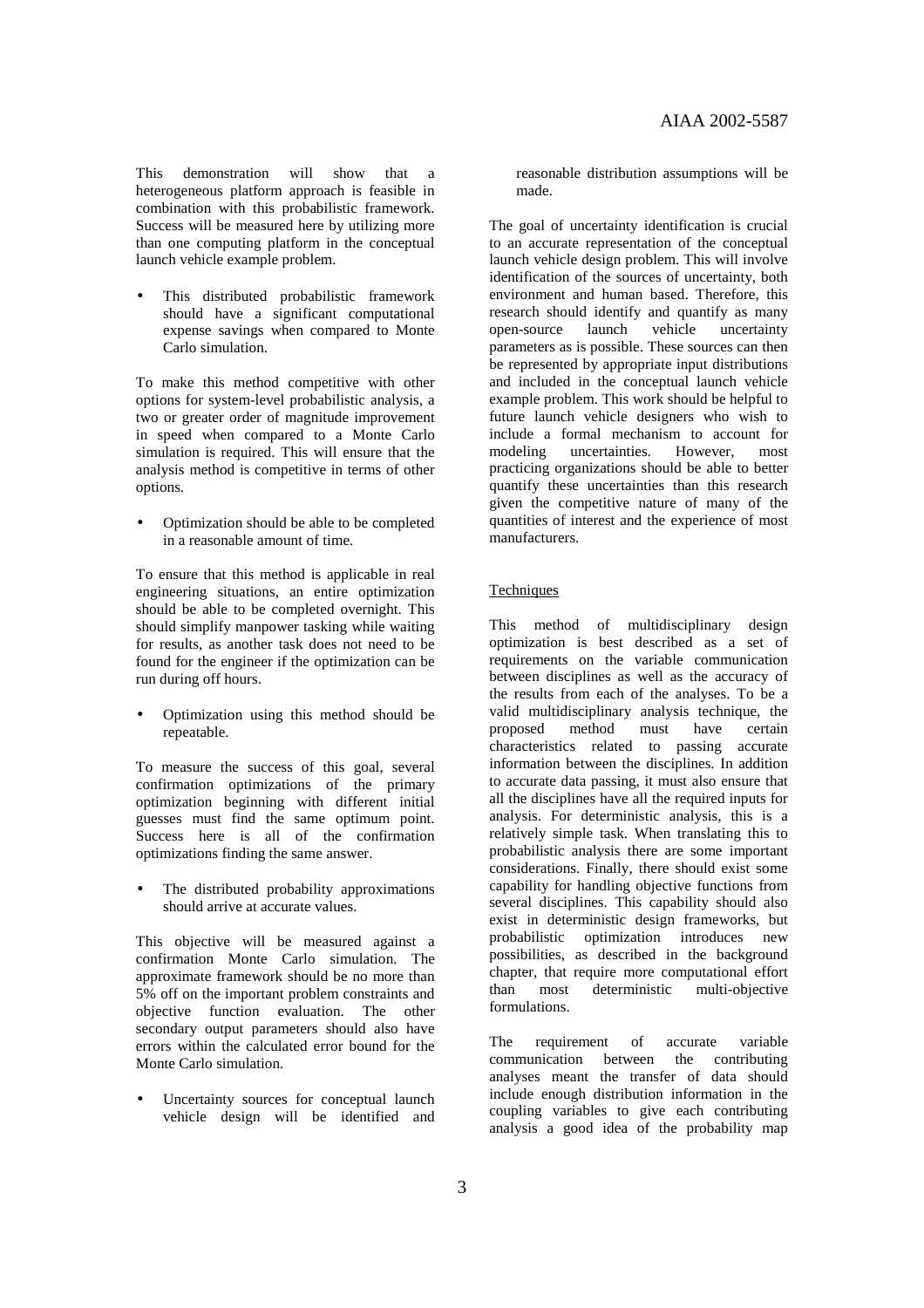exiting the other disciplines as they occurred together. This means that at a minimum, second order moments should be transferred. To do this, a set of standard deviations for each variable along with a correlation coefficient for each variable combination that is an input to any contributing analysis. The correlation is required because these variables are not assumptions, they are fits to the multivariate probabilistic solution of another analysis. In many cases, these outputs are highly correlated and ignoring this information would lead to faulty results for subsequent contributing analyses.

This correlation information requirement means that the inputs and outputs of a probabilistic multidisciplinary analysis problem will be slightly different from that of a deterministic one. In order to generate correlation coefficients required by other analyses, extra variables need to be added to certain contributing analyses that do not require them for deterministic optimization. The Design Structure Matrix (DSM) in Fig. 1 illustrates this point. Contributing analyses for propulsion and trajectory both feed multivariate normal distributions into the mass properties analysis, but a correlation between propulsion and trajectory cannot be generated in this situation, yet it exists and is an important input to the mass properties analysis. Therefore, an extra link is created between propulsion and trajectory so that the propulsion analysis can calculate the required correlation between the output of the trajectory contributing analysis and its own outputs.



# *Figure 1 – Launch Vehicle Design Structure Matrix*

This technique of adding links between disciplines should yield accurate simulation results, assuming that the results of the contributing analyses are in fact normal. This

assumption should therefore be tested using a Monte Carlo analysis on each contributing analysis at a typical design point, before optimization begins. The type of output observed by each should then indicate what type of distribution is most appropriate to fit. These variables should still be fit in a multivariate manner, with correlation coefficients recorded and transferred to the other disciplines so that they can be simulated accurately as inputs.

One of the advantages of this type of loosely coupled formulation is that there are minimal requirements placed on the subsystem probabilistic analysis other than accuracy and the ability to handle its own probabilistic constraints. Besides making sure that confidence levels for constraint satisfaction and the coupling variables are consistent within the system, there is very little else the system level implementation must handle. The consistency between coupling variables is ensured by requiring the contributing analysis to provide information for its outputs based on updated information about its inputs. This delegation of authority is one of the primary advantages of the loosely coupled approach.

#### Example Problem

An example problem using these techniques has been completed. It was a single stage to orbit (SSTO) reusable launch vehicle (Fig. 2) conceptual design optimization problem with a large number of uncertainty variables (83).



*Figure 2 – Single Stage to Orbit Reusable Launch Vehicle*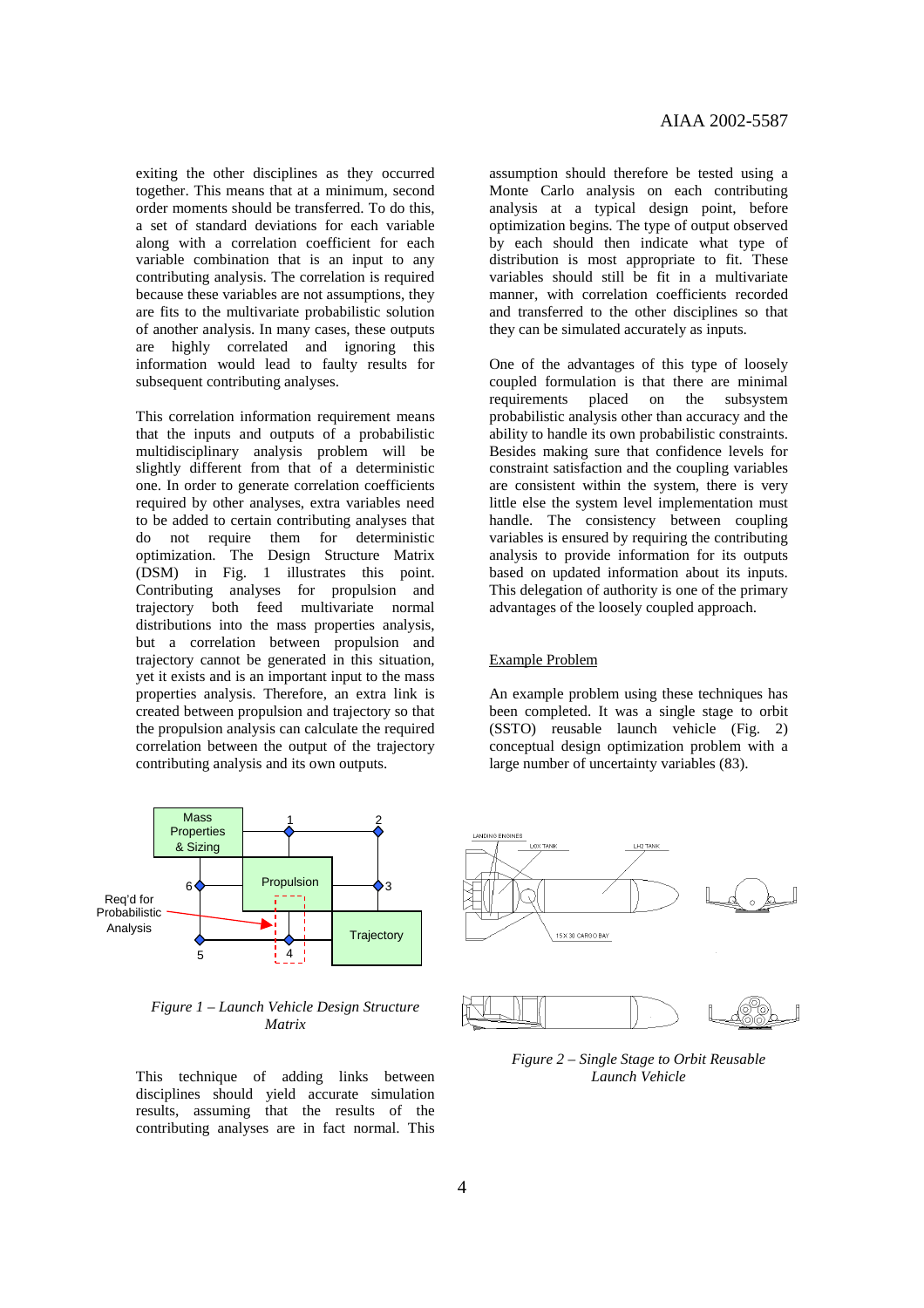This problem was analyzed using three distinct contributing analyses. These can be seen in design structure matrix in Fig. 1. In a design structure matrix, each link represents an information flow. The links above the diagonal represent feedforward flows, while the links below represent feedback flows.

# *Table 1 - Coupling Variables for Distributed Probabilistic Launch Vehicle Design*

| <b>Coupling Location</b>                       | Parameters<br>Passed                                                                                                                                                                                                                                               |
|------------------------------------------------|--------------------------------------------------------------------------------------------------------------------------------------------------------------------------------------------------------------------------------------------------------------------|
| Mass Properties and Sizing<br>- Propulsion (1) | GLOW mean,<br>GLOW std. dev.                                                                                                                                                                                                                                       |
| Mass Properties and Sizing<br>- Trajectory (2) | GLOW mean,<br>GLOW std. dev.,<br>Sref                                                                                                                                                                                                                              |
| Propulsion - Trajectory (3)                    | Tvac mean, Tvac<br>std. dev., Ispvac<br>mean, Ispvac std.<br>dev., Ae mean,<br>Ae std. dev.,<br>GLOW-Tvac<br>corr., GLOW-<br>Ispvac corr.,<br>GLOW-Ae corr.,<br>Tvac-Ispvac<br>corr., Ae - Tvac<br>corr., Ae - Ispvac<br>corr.                                     |
| Trajectory - Propulsion (4)                    | $MR_{\text{rea}}$ mean,<br>$MR_{req}$ std. dev.,<br>$MR_{req} - GLOW$<br>corr.                                                                                                                                                                                     |
| Trajectory - Mass<br>Properties and Sizing (5) | $MR_{\text{rea}}$ mean,<br>$MR_{\text{rea}}$ std. dev.                                                                                                                                                                                                             |
| Propulsion - Mass<br>Properties and Sizing (6) | Tvac mean, Tvac<br>std. dev., Ae<br>mean, Ae std.<br>dev., T/W <sub>e</sub> mean,<br>$T/W_e$ std. dev.,<br>$MR_{req} - Ae corr.,$<br>$MR_{req} - Tvac$<br>corr., $MR_{req}$ –<br>$T/W_e$ corr., Ae -<br>Tvac corr., Ae -<br>$T/W_e$ corr., Tvac -<br>$T/W_e$ corr. |

The first contributing analysis, mass properties and sizing, determined the weight components

and then photographically scaled the vehicle to meet sizing requirements to a desired confidence level. Propulsion similarly analyzed and sized the main propulsion system to match constraints to a given confidence. Trajectory simulated the ascent of the vehicle in order to propellant and loading requirements.

The distribution communication between these disciplines can be found in Table 1.

#### *Mass Properties and Sizing*

The mass properties and sizing algorithm was originally constructed using an Excel © spreadsheet. This particular spreadsheet calculated the vehicle weight parameters for a given set of mass estimating relationship (MER) assumptions and a vehicle outer mold line (OML) length. Because these MER's were highly interrelated, fixed-point iteration with no relaxation was used to solve the system. This has proven in this past to be a simple and reliable method for solving these sets of equations.

For this sizing analysis, the vehicle in question had a 20 klb. payload, a 350 fps. orbital maneuvering capability and a five minute powered landing capability provided by a pair of hydrogen turbofans. Also, zero weight growth margin was assumed. This is the traditional safety factor method for accounting for uncertainty in the MER's and performance estimates. Because this job is now done using more advanced probabilistic methods, this margin was no longer necessary. These assumptions were constant and have a significant impact on the size and weight distribution of the vehicle.

A compiled Matlab<sup>©</sup> function generated the Discrete Probability Optimal Matching Distribution (DPOMD) (Ref. 5) tables in a format that could be read by the previously described Visual Basic (VB) script. This function took text file inputs for the mean, standard deviations and correlation coefficients for the input coupling variables and a separate file for triangular distribution information. This information, along with a reduction factor for the fractional factorial DPOMD method comprised the inputs used to generate the run table.

Embedded in the spreadsheet was a VB macro that read in a run table for the assumptions and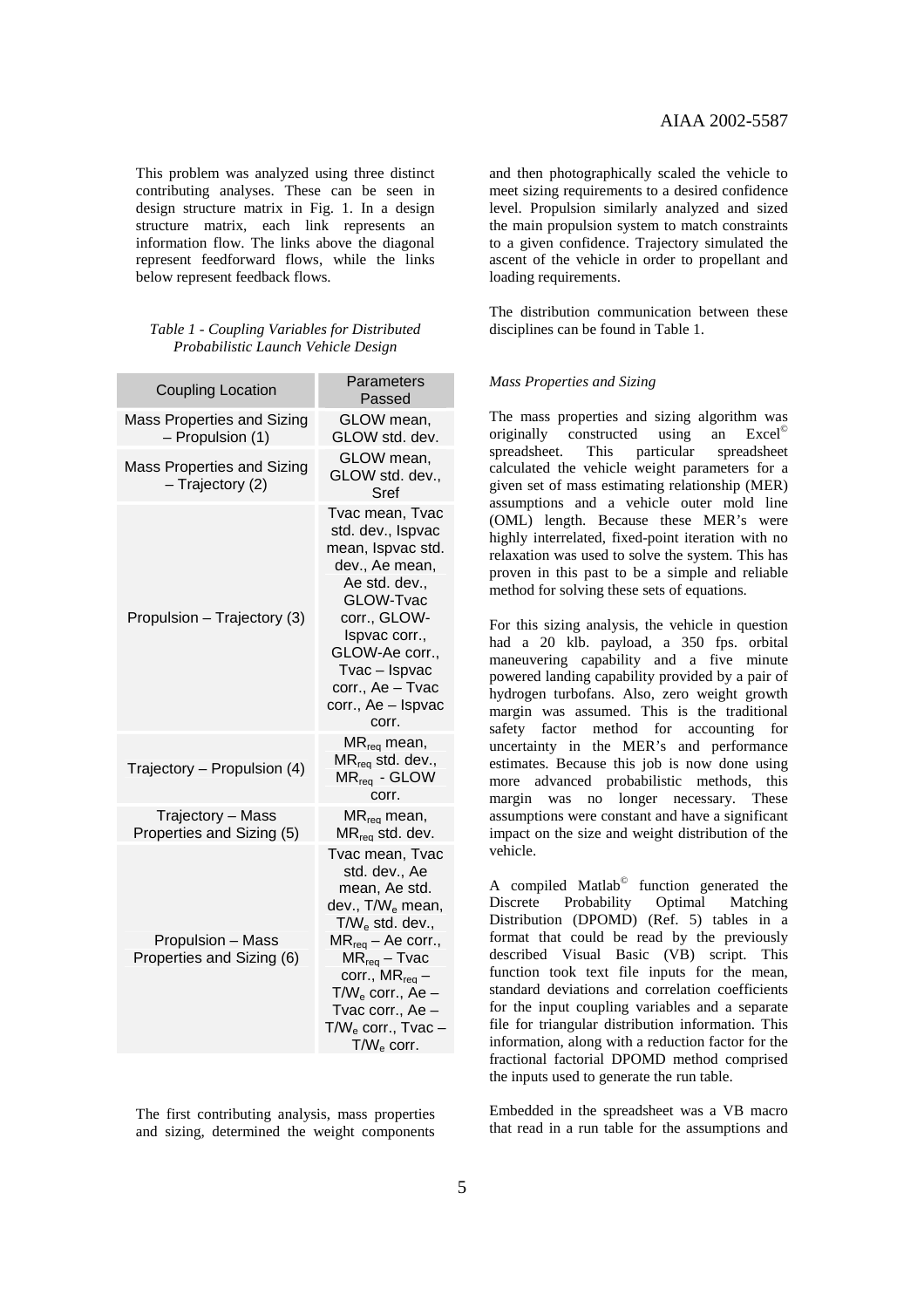input variables, executed the spreadsheet for all the cases, then calculated output parameters such as means, standard deviations and confidence levels. These responses included all the items in the generated weight breakdown structure (WBS) as well as overall variables such as gross liftoff weight (GLOW), vehicle dry weight and mass ratio available  $(MR_{avail})$ . These parameters were then sent to cells in the spreadsheet where they would be available to the Analysis Server © wrapper utility.

To bring the contributing analysis into the ModelCenter © environment, two different wrappers were created. The first step was to create a wrapper around the Excel<sup>®</sup>-based mass properties analysis. This wrapper provided inputs for deterministic variables such as vehicle length, vehicle thrust-to-weight ratio, etc. The output parameters for the probabilistic process were also wrapped during this step, after being calculated by the VB script in the spreadsheet described in the previous paragraph.

The second wrapper provided inputs to the DPOMD analysis in a compiled Matlab<sup>®</sup> function. This wrapper provided data to the text files for input distribution information. The output from the DPOMD program, however, was not handled by ModelCenter © . DPOMD executable and input files were placed in the same directory as the mass properties spreadsheet so that when the analyses were executed in order, the data was available to the mass properties analysis. This avoided having to send the rather large amounts of data through across the network to the ModelCenter © control panel.

Once both parts of the analyses were wrapped, they were connected together in ModelCenter<sup>®</sup>. This meant that input distributions could be provided inside ModelCenter, along with a vehicle size and corresponding output parameters could be generated. The next step was to construct the sizing process. This was done using the ModelCenter-integrated version of DOT (Ref. 6). Using the goal seek method, the 80% confidence level on the difference between the  $MR_{req}$  and  $MR_{avail}$  by changing the vehicle length. This goal seek was only necessary on the mass properties spreadsheet, as none of the input distributions changed with the vehicle length directly. This added the sizing element to the process and completed the mass properties and

sizing contributing analysis as it was incorporated here. This analysis was then inserted into the framework described earlier. A screen shot of the completed set of components in ModelCenter © can be seen in Fig. 3.



*Figure 3 –Probabilistic Weights and Sizing in ModelCenter ©*

#### *Propulsion*

The propulsion analysis consisted of three layers. The innermost layer was the SCORES (Ref. 7) analysis, which sized each engine scenario. Wrapped around this analysis was a Perl script that took inputs from a text table, then executed the table for each scenario listed. The outer layer was a Matlab function responsible for generating the DPOMD runs for the propulsion analysis to execute. This is shown in Fig. 4.



*Figure* 4 *–Overview of Probabilistic Propulsion Analysis*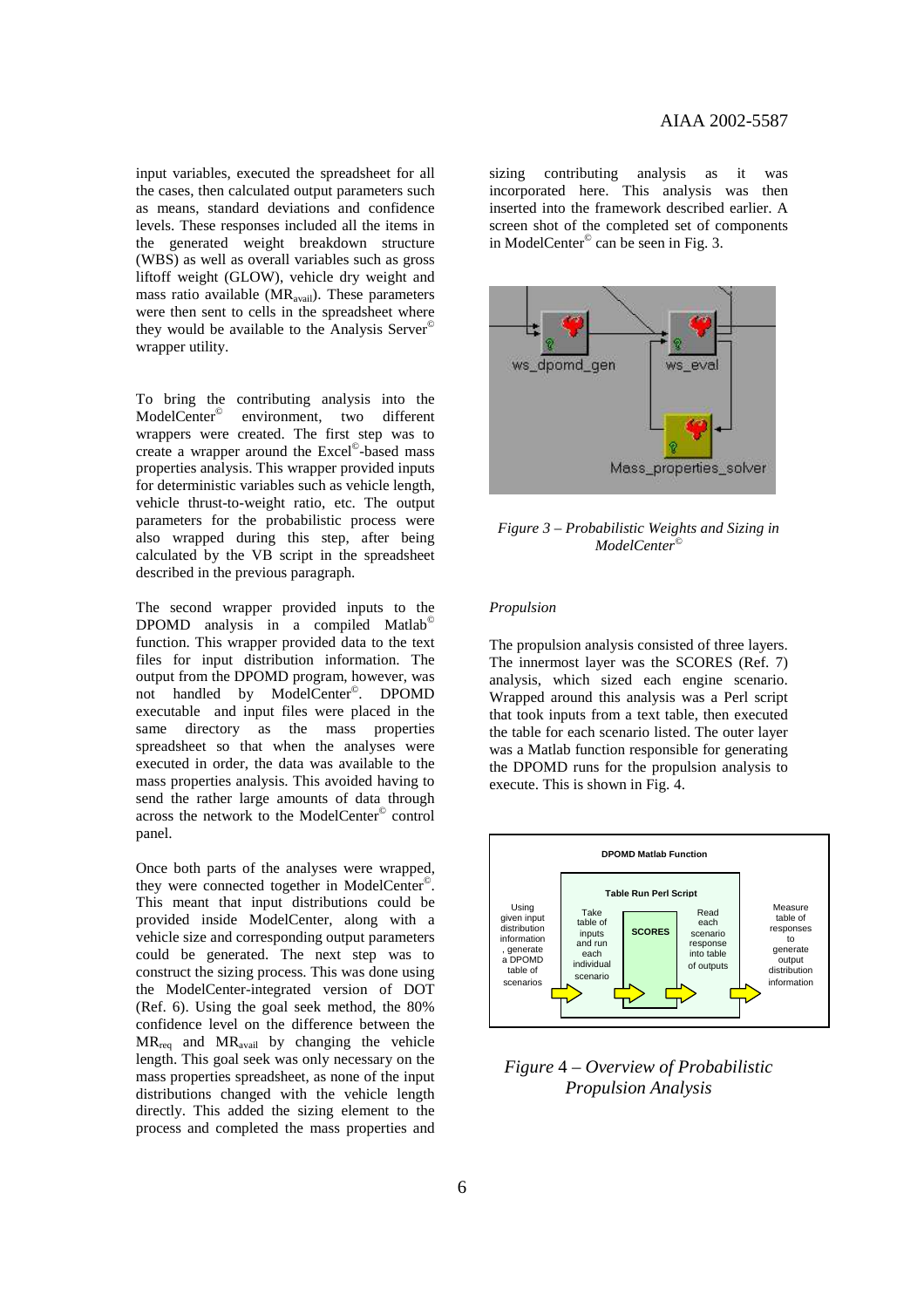The input table consisted of the inputs for the propulsion analysis. This meant that variables added for the purpose of generating correlations such as the  $MR_{\text{req}}$  parameters did not need to be included in the list. The variables that were included in the list were Tsl, Pch,  $P/W_e$  AR and r. The last two were deterministic variables, so these did not vary with the runs in the table. For each of the scenarios listed in the table, SCORES constructed an engine with matching sea level thrust and reported the vacuum engine performance and thrust, exit area and whether or not there is a shock in the nozzle.

To generate the table, a Matlab<sup>©</sup> function producing a full factorial version of the DPOMD method was constructed. This function took distribution information from input files and then generated a DPOMD table corresponding to those inputs, minus those random variables that were added for the purpose of generating correlation coefficients. Once the script was done generating the table, it executed the Perl script described above. Once the Perl script had run SCORES for the required table of scenarios, the output responses were read from a text file of responses generated by the Perl script. Using these responses, distribution information was calculated and placed in another text file. This final text file would eventually be read by ModelCenter<sup>®</sup> and used as outputs to other contributing analyses.

The final step of including this analysis in the overall system consisted of first wrapping the correlated normal coupling variable distribution parameters for GLOW and MR<sub>req</sub>, the uncorrelated normal input  $P_{ch}$  and finally the deterministic inputs  $T/W_v$ , AR and r. The outputs wrapped were the correlated normal coupling variables parameters for  $I_{\text{spvac}}$ ,  $T_{\text{vac}}$ ,  $A_{\text{e}}$  and  $T/W_{\text{e}}$ plus correlations to selected input variables as listed in Table 1.

#### *Trajectory*

The trajectory contributing analysis consisted of a Monte Carlo simulation performed on a response surface of propellant-optimized trajectories. A ten variable on-face central composite experiment with full factorial box points was used. This design had 1,045 runs that took approximately two days evaluate.

$$
f(x) = \sum_{\text{alli}} \sum_{\text{alli}} a_{ij} x_i x_j + \sum_{\text{alli}} b_i x_i + c \tag{1}
$$

Once the responses to the experiment were generated, a quadratic function of the form in Eqn. 1. was fit in a least squares sense using the software package JMP<sup>©</sup> (Ref. 8). For a slightly improved fit, a stepwise regression was done for each response. This technique performs an F significance test (Ref. 8) on the terms of the polynomial to determine which ones are essential to the fit and which ones create numerical error. The essential terms of the polynomial are retained and the others are discarded, ignoring the overall fit. These tests determined which terms of the equation would be used. This process improves the fit of the equation by eliminating terms that only slightly contributed to the response. The fit parameters resulting from this process are given in Table 2.

| Table 2 – Results of Stepwise Regression for |
|----------------------------------------------|
| <i>Trajectory RSE</i>                        |

| <b>Fit Parameter</b>       | Value  |
|----------------------------|--------|
| R-Square Value             | 0.9995 |
| Adjusted R-Square Value    | 0.9995 |
| Number of Terms Selected   | 33     |
| Number of Terms Eliminated | 33     |

Once the coefficients of the equation were determined, they were put into a text file that was read by a C++ program designed to evaluate a response surface for a text file list of inputs. Now the probabilistic analysis was ready to be run using Monte Carlo simulation. Because of the inherent batch nature of the RSE evaluation program, this process did not require a Perl script step like the propulsion test. Instead, a Matlab $\overline{6}$ function that generated a list of inputs from a previously created list of pseudo-random numbers was wrapped directly around the RSE executable.

The random number generation process used a table of random numbers generated offline, then relied on a transform to give the trials the proper distribution characteristics. First, for the normal distributions, samples from independent standard normal distributions were generated offline. This saved the expense of having to perform a costly inverse cumulative probability function call for each variable in each trial. For each subsequent Monte Carlo simulation, this list of standard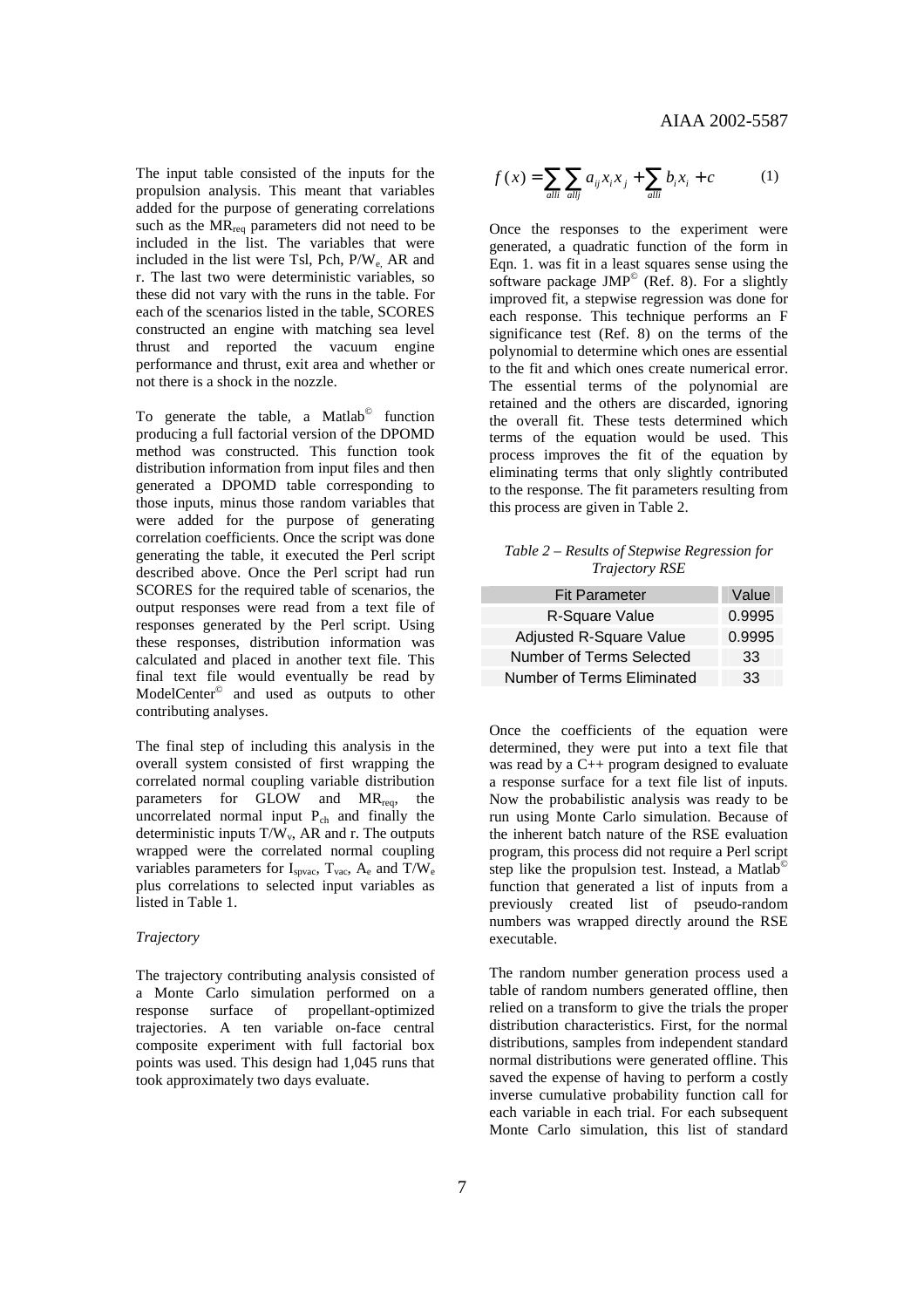normal samples was transformed into the required multivariate normal distribution by means of an inverse Hasofer-Lind (Ref. 9) transform.

For the triangular distributions, a more standard approach was taken. Here, a list of uniform [0,1) samples was generated offline. Then, for each different Monte Carlo simulation, an inverse triangular cumulative probability function was used to determine the samples from each of the triangular random variables. This was more time consuming than the normal distribution generation, but there were only two triangular random variables, so this extra expense was not noticeable. In addition, the distribution parameters for triangular distributions did not lend themselves to a simple transform like the normals.

Once the table of random inputs for the RSE program was ready, the program was run and the responses recorded to a separate file. These responses were then read in by the outer Matlab function and the parameters for the output distributions calculated. In this case, the sole output distribution was the MR<sub>req</sub>, but the correlation of this variable with GLOW was also calculated. These parameters were then written to a text file where they would be easily accessible to ModelCenter<sup>®</sup>. This process is illustrated in Fig. 5.

#### **Random Number List**



*Figure 5 –Overview of Probabilistic Trajectory Analysis*

This high dimensionality in the random variables space, along with limited communication requirements between the contributing analyses made this problem an ideal candidate for distributed probability analysis.

This problem was then optimized using the  $\text{DOT}^{\text{\textcircled{c}}}$  (Ref. 6) gradient-based optimization tool.

## **RESULTS**

# **Optimization**

To test the feasibility of these distributed probability methods to generate a probabilistically optimum launch vehicle, an optimization of the launch vehicle design system described in the previous section was undertaken. This optimization altered four design variables traditionally known to have a large effect on all-rocket SSTO reusable launch vehicle (RLV's). These were:

- Engine Mixture Ratio  $(r)$  This variable is the ratio of oxidizer mass to fuel mass burned in the engine. This variable primarily affects engine efficiency and propellant bulk density. For optimization, the value of this variable was limited to values from 5 to 7.
- Engine Area Ratio  $(AR)$  This is the ratio of the engine exit area to the engine throat area. It primarily affects how the engine performs with changing altitude. For the system optimization, the value of this variable was constrained to be from 40 to 85.
- Vehicle Liftoff Thrust to Weight  $(T/W_y)$  This ratio determines how much vehicle thrust is present at liftoff. It primarily affects the relative weight of the engines on the vehicle, the trajectory gravity losses and required throttle level on ascent. The limits on this variable were set to be from 1.2 to 1.6. 1.2 was the minimum to ensure safety while clearing the launch tower, while 1.6 was chosen because of throttling concerns near burnout.
- Mean Engine Combustion Chamber Pressure (Pch) – This variable was assumed to be a somewhat controllable noise. The mean value was varied while the standard deviation around that mean was assumed to be a constant 4 atm. This parameter primarily affects engine weight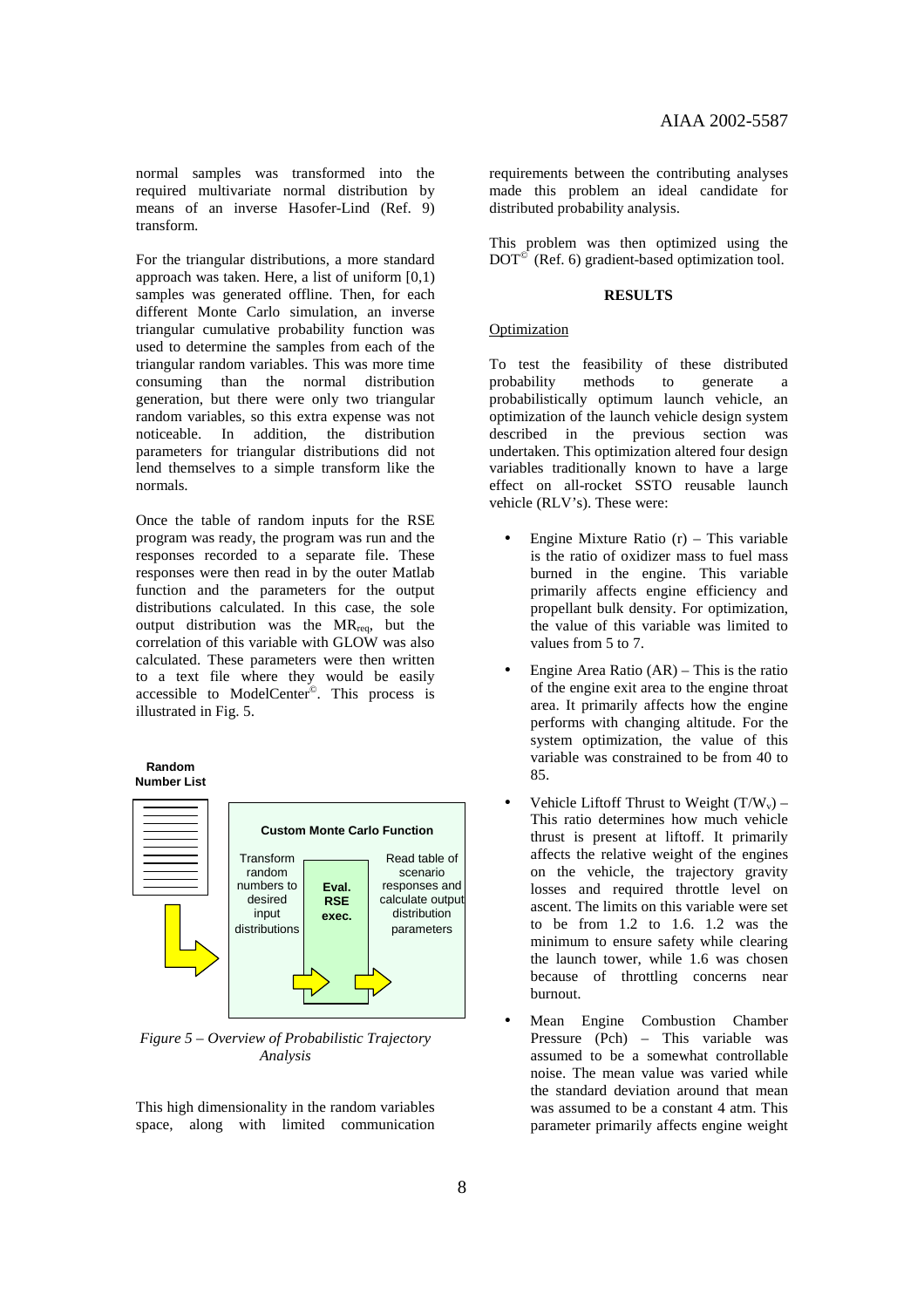and performance. It was limited to values from 150 atm. to 210 atm.

Each time these values were altered, the resulting vehicle was sized according to the rules and techniques laid out in the previous section. When this sizing was completed, the objective function, the 95<sup>th</sup> percentile dry weight, was returned to the optimizer. The particular optimizer used for this process was the DOT package using conjugate gradient unconstrained optimization method.

Because numerical noise from the sizing process was a concern, a finite difference derivative test was undertaken at a particularly difficult point. This point was identified by launching the optimizer using the default settings for finite difference gradients and observing the area where the optimizer could not generate a viable search direction. The defaults for this preliminary search were forward difference gradients with a relative step size of 0.001. This point around which the derivative test was conducted can be seen in Table 3.

*Table 3 –Testing Point for Finite Difference Derivatives*

| Design Variable                              | Value |
|----------------------------------------------|-------|
| Mixture Ratio (r)                            | 5     |
| Area Ratio (AR)                              | 40    |
| Vehicle Thrust to Weight (T/W <sub>v</sub> ) | 1.2   |
| Engine Chamber Pressure (Pch)                | 210   |

Once a trouble point was located, several step sizes using both forward and central differences were taken. These were used to calculate both forward and central difference partial derivative estimates. A sweep of step size can be seen in Fig. 6.

The sweep in Fig. 6 illustrates how the decision on step size was made. The general direction of the large step sizes was considered to be correct. This was assumed because the error here is in the finite difference approximation, which is unlikely to reverse the direction of the estimate for reasonably large derivative values. However, the magnitude of these large step sizes was assumed to be faulty. At the other extreme, the numerical noise in the sizing process can create huge errors in the derivative estimate. So to

minimize the error due to both the finite difference approximation and numerical noise, the smallest step size that did not have obvious numerical noise was taken. Because the other three derivative sweeps exhibited similar behavior to the one shown in Fig. 6, a relative step size of 0.005 was chosen. Because this was a rather large step size, central difference gradient estimates were used in place of forward difference. This change made sure that the gradients supplied to the optimizer were as accurate as was possible. It will be shown later that this step size enabled the system optimizer to consistently find the optimum design.



*Figure 6 –Step Size Sweep for Derivatives with Respect to Area Ratio*

Once the derivative test was complete, the optimization process was started at several points, each one with its own rationale. The baseline point was an SSTO starting out with an engine design similar to the Space Shuttle Main Engine (SSME). This baseline optimization data can be found in Table 4. This baseline point optimized quickly, taking about six hours to find the best solution. An iteration history of the objective function, the 95% confidence level of dry weight, can be seen in Fig. 7.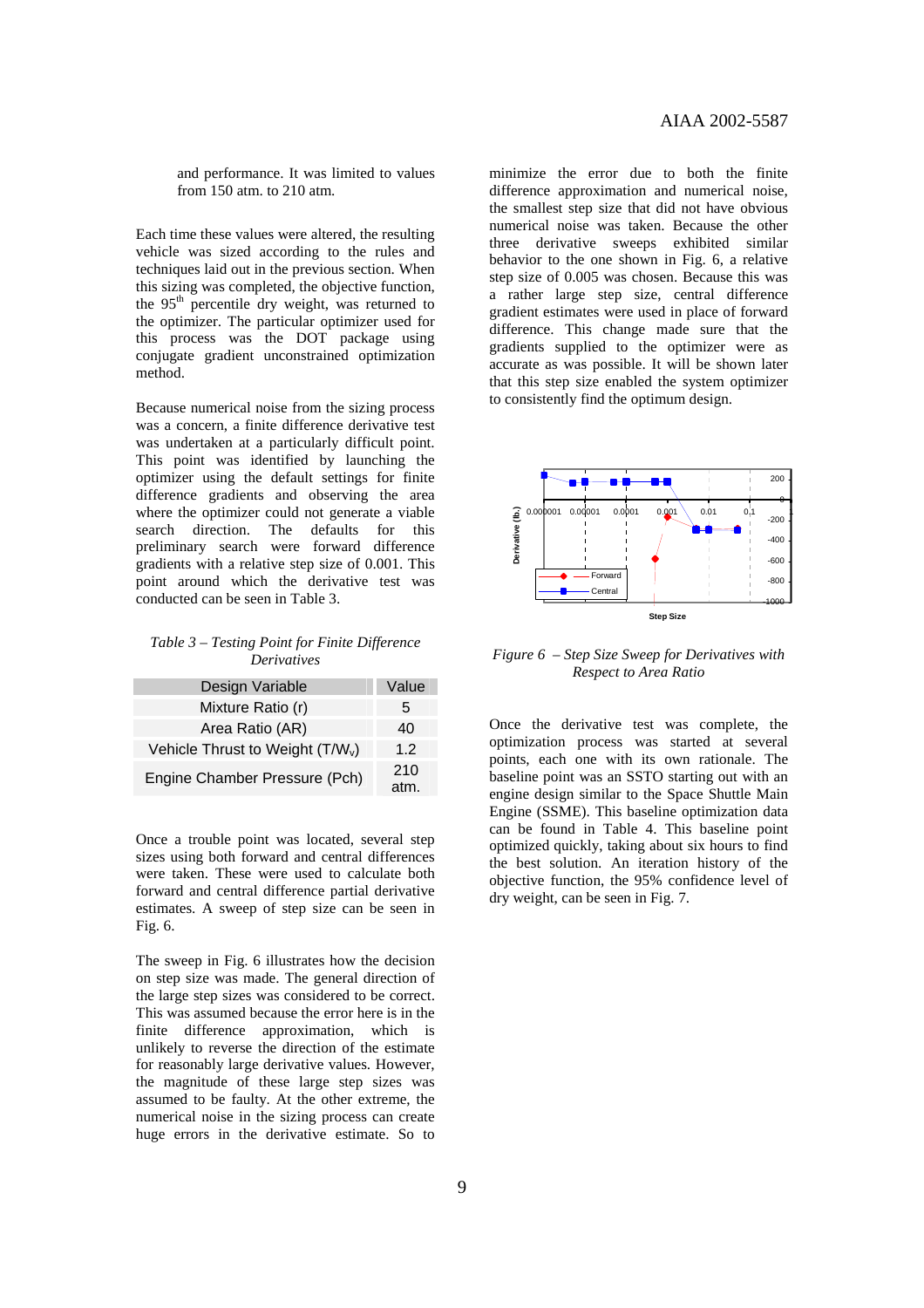

*Figure 7 –Objective Function History for Initial Probabilistic Optimization*

The design variables in this case went to optimum settings common for this type of problem. The area ratio went to a lower value, from 77.5 to 53. This is to be expected, since the engines must provide the entire vehicle thrust from the pad to orbit. This differs from the Shuttle Transportation System (STS) in that the STS delivers the majority of its main engine impulse at higher altitudes. The lower mixture ratio also shows indicated the high demand for engine performance provided by this variable. The other variables did not change very much, instead going to their constraints for this problem.



*Figure 8 –Design Variable History for Initial Optimization*

To confirm that in fact this was the true optimum, two other starting points were run. The first re-optimization began from the engine manufacturer's dream design. This point maximized area ratio for the best vacuum performance, minimized mixture ratio for the highest propellant efficiency, maximized chamber pressure in order to push the limits of power head technology and maximized vehicle thrust to weight in order to sell more engines. This set of design variables then proceeded to the system optimum found in the initial optimization in about the same amount of time, even though it started further away. The overall comparison of start and end points can be seen in Table 4.

The next point to be optimized came from the standpoint of using a slightly lower propellant performance, but also try to take advantage of a higher bulk density and higher thrust, lower gravity loss trajectory. This corresponded to a low engine chamber pressure, a high mixture ratio, a high area ratio and mid-level vehicle thrust to weight. This optimization also traveled to the same optimum as the others. This fact can be seen in Table 4. Each of these system-level optimizations took six hours to complete on a combination of Windows NT<sup>®</sup> and SGI Octane<sup>©</sup> workstations.

*Table 4 –Optimum Confirmation Run Results*

| Design Variable                                 | Start | Opt.  | <b>Start</b> | Opt   | <b>Start</b>   | Opt.  |
|-------------------------------------------------|-------|-------|--------------|-------|----------------|-------|
|                                                 | Pt. 1 | Pt. 1 | Pt. 2        | Pt. 2 | Pt. 3          | Pt. 3 |
| Mixture Ratio (r)                               | 6     | 5.61  | 5            | 5.60  | $\overline{7}$ | 5.62  |
| Area Ratio (AR)                                 | 77.5  | 53.2  | 85           | 52.1  | 85             | 51.3  |
| Vehicle Thrust to<br>Weight (T/W <sub>v</sub> ) | 1.2   | 1.2   | 1.6          | 1.2   | 1.4            | 1.2   |
| <b>Engine Chamber</b>                           | 206   | 210   | 210          | 210   | 150            | 210   |
| Pressure (Pch)                                  | atm.  | atm.  | atm.         | atm.  | atm.           | atm.  |
| Objective: 95% C.L.                             | 156.7 | 150.2 | 237.2        | 150.2 | 286.1          | 150.1 |
| Drv Weight                                      | klb.  | klb.  | klb.         | klb.  | klb.           | klb.  |

The two design variables that were not limited by constraints generally fell to the same value. While there are slight differences in the optimum results, these all resulted in negligible differences in the 95% confidence level value for dry weight, so they can be considered the same result. To further illustrate the convergence of these two variables, Fig. 9 shows a path iteration history of mixture ratio versus area ratio.

The results in Fig. 9 show that consistent probabilistic optimums can be generated using this distributed probabilistic technique in a reasonable amount of time. This was one of the key goals of the research and the objectives relating to this goal have been met.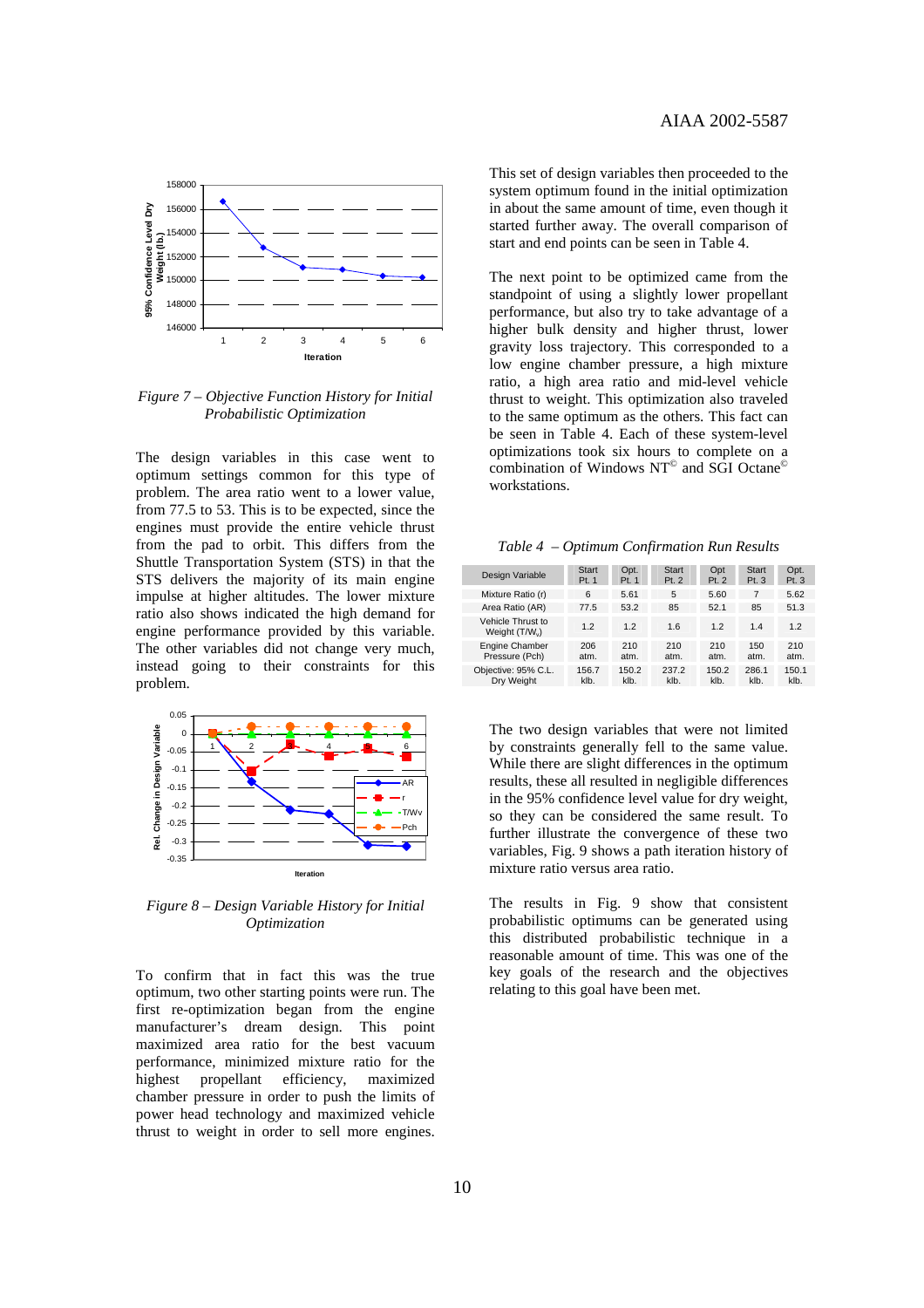

*Figure 9 –Design Variable Paths for Area Ratio and Mixture Ratio*

# Monte Carlo Confirmation

To confirm that the generated probabilistic optimum has been accurately approximated, a Monte Carlo simulation of the optimum point was executed. This involved removing authority over the local noise variables and bringing them into ModelCenter © and applying a central Monte Carlo simulation. This tested the accuracy of the overall process, including all of the approximations made. This simulation consisted of 1,000 trials, all of which had to be run on the heterogeneous framework. It is important to not that this was not an optimization process.



*Figure 10 –Design Structure Matrix for Monte Carlo Confirmation*

The process for each trial consisted of iteratively sizing the propulsion system with the mass properties analysis, then feeding the resultant scenario to the combination of POST (Ref. 10)/GRAM99 (Ref. 11). This system therefore tested the atmospheric approximation GRAM99 as well as the probabilistic methods. A design structure matrix and coupling table illustrating

the confirmation process data flow are shown in Fig. 10 and Table 5.

The coupling variables in Table 5 were all deterministic, since the probabilistic analysis would be handled at the system level. The DSM above was only responsible for evaluating the scenarios given to it by the top-level Monte Carlo simulation.

*Table 5 –Coupling Variables for Monte Carlo Confirmation*

| <b>Coupling Location</b>         | Parameters<br>Passed |
|----------------------------------|----------------------|
| Mass Properties - Propulsion (1) | <b>GLOW</b>          |
| Mass Properties - Trajectory (2) | GLOW, Sref           |
| Propulsion - Trajectory (3)      | Tvac, Ae,<br>Ispvac  |
| Propulsion - Mass Properties     | $T/W_{\rm e}$        |

The mass properties algorithm was different from the previous probabilistic optimization in two ways. First, there was no sizing step. This meant that the analysis took place for a single length vehicle, the same length that was the solution to the probabilistic optimization. Second, the probabilistic analysis does not take place at the contributing analysis level, so the functions to generate runs and pass them to the mass properties spreadsheets were eliminated. The steps taken to implement this were to eliminate the VB script to run several scenarios for mass properties and then wrap all of the assumptions corresponding to random variables into ModelCenter © as inputs, and all of the responses corresponding to output variables required by other analyses and output distributions.

The propulsion contributing analysis in this case was a simple wrapping of the SCORES analysis, with no run generating function or Perl wrapper. Inputs were taken for Tsl (generated by  $T/W_v$ and GLOW) and the settings of the design variables at the optimum point, and a sized engine was sent back to the mass properties. These analyses were iterated until the engine size was consistent, then the propulsion data for the chosen scenario was sent to the trajectory analysis.

The Monte Carlo trial ended with a call to the trajectory contributing analysis. Because there was no sizing involved, a feedback to mass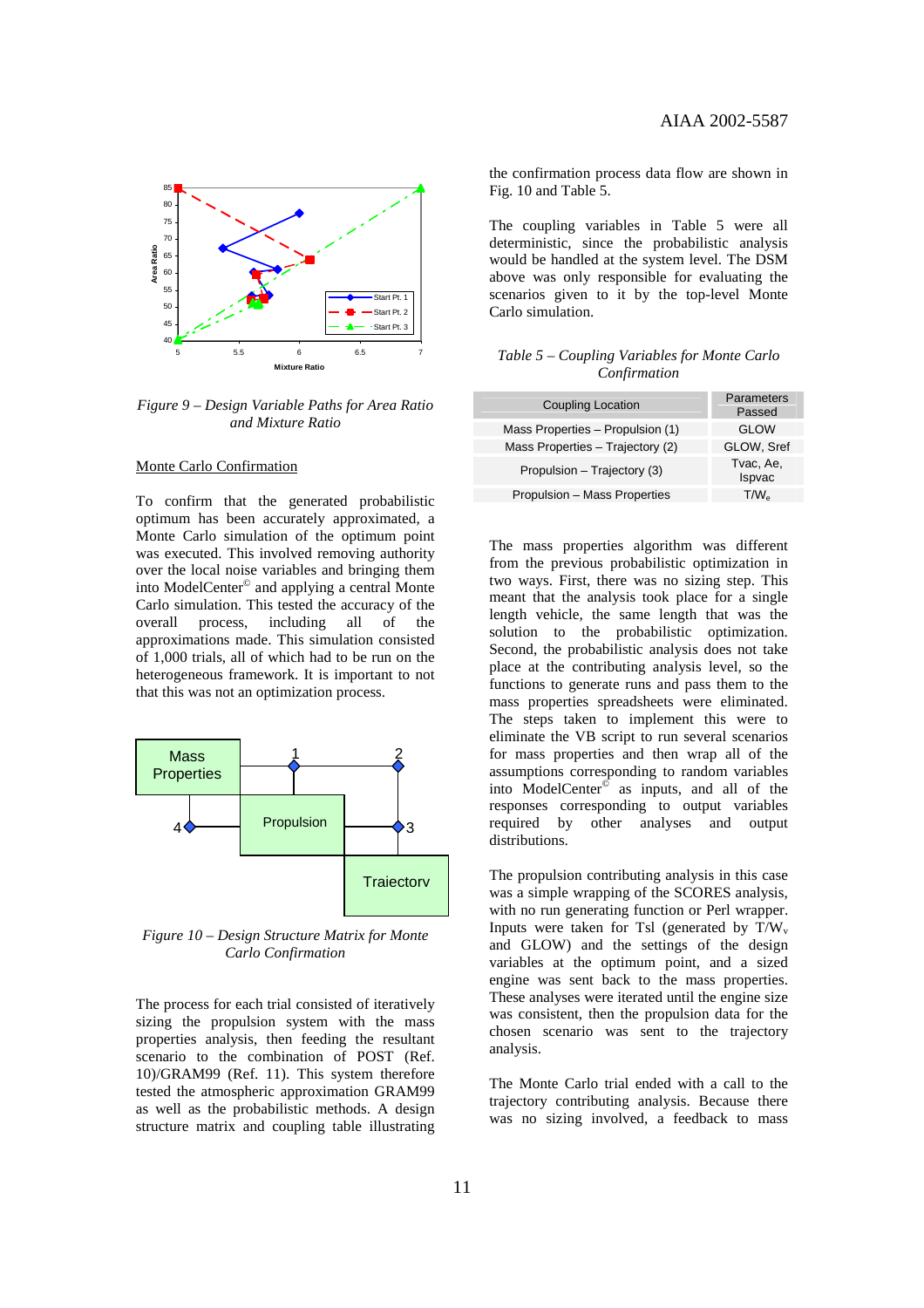properties was not necessary. The trajectory contributing analysis here consisted of the original call to POST using a random atmosphere generated by the GRAM99 range model. This was not the parameterized atmosphere used by the approximation methods.

This system of contributing analyses was run 1,000 times for random scenarios picked from the POST / GRAM99, SCORES and mass properties random inputs. For the POST analysis, the random variables that were required for input were the aerodynamic multipliers and the random atmosphere. The atmosphere generation required a different random seed each time, along with a random date and time of launch. SCORES required random values for the engine chamber pressure and power-to-weight ratio while the mass properties took random parameters corresponding the assumptions in the MER's. The settings for these random variables were identical to those in the respective analysis test baseline Monte Carlo simulations. The simulation took approximately 24 hours running on a combination of Windows NT and SGI Octane workstations. This makes it far too slow to even use in a sizing process, much less an optimization.

Table 6 reveals some important facts about the approximations used for optimization in this research. Because there was no feedback from the trajectory optimization, inaccuracies in the results of this analysis must either come from an inaccurate input or a bias in the analysis approximation itself. In converse, inaccuracies in the trajectory outputs had no effect on the results from the other contributing analyses. Keeping this in mind, Table 6 shows that the propulsion and mass properties analyses matched well with the Monte Carlo simulation, while the trajectory analysis output parameters had values outside the error bands for the Monte Carlo. This was due to a problem modeling the trajectory during optimization, this fortunately only lead to a slight underestimate of the probability of success with regards to meeting propellant requirements in the sizing process. This meant that the size of the vehicle was slightly overestimated when compared to the confidence level indicated by the result of the Monte Carlo simulation. However, this error was small enough that it was still well within the 95% confidence level error bands calculated for the Monte Carlo simulation.

| System<br>Parameter     | Approx.<br>Estimate | Monte<br>Carlo<br>Estimate | 95%<br>C.I.     | Rel.<br>Error |
|-------------------------|---------------------|----------------------------|-----------------|---------------|
| Dry Weight µ            | 142,190 lb.         | 142,190<br>lb.             | ± 300<br>lb.    | $0\%$         |
| Dry Weight $\sigma$     | 4,880 lb.           | 4,840 lb.                  | ± 213<br>lb.    | 0.826%        |
| P(Dry ><br>150,200 lb.) | 95%                 | 94.7%                      | ± 11<br>$\%$    | 0.317%        |
| MRReq μ                 | 8.0496              | 8.0400                     | $+$<br>0.0016   | 0.119%        |
| MRReq σ                 | 0.0309              | 0.0261                     | $\pm$<br>0.0011 | 18.4%         |
| MRavail µ               | 8.2331              | 8.2446                     | $^{+}$<br>0.013 | 0.139%        |
| MRavail σ               | 0.217               | 0.215                      | $^{+}$<br>0.010 | 0.930%        |
| P(MRReq -<br>MRaval > 0 | 80%                 | 82.4 %                     | $+5%$           | 2.91%         |

#### *Table 6 –Results of Full Monte Carlo Confirmation of Optimum*

To show the accuracy of the propulsion and mass properties approximations, Figure Fig. 11 shows a plot of the approximate dry weight for the fixed OML optimum vehicle generated using the approximation compared to the Monte Carlo result for the same random variable. As is shown in Table 6, the result here has negligible error. The probability density values for the Gaussian plot were scaled to match the frequency plot for the Monte Carlo simulation.



*Figure 11 –Dry Weight Approximation and Monte Carlo Confirmation*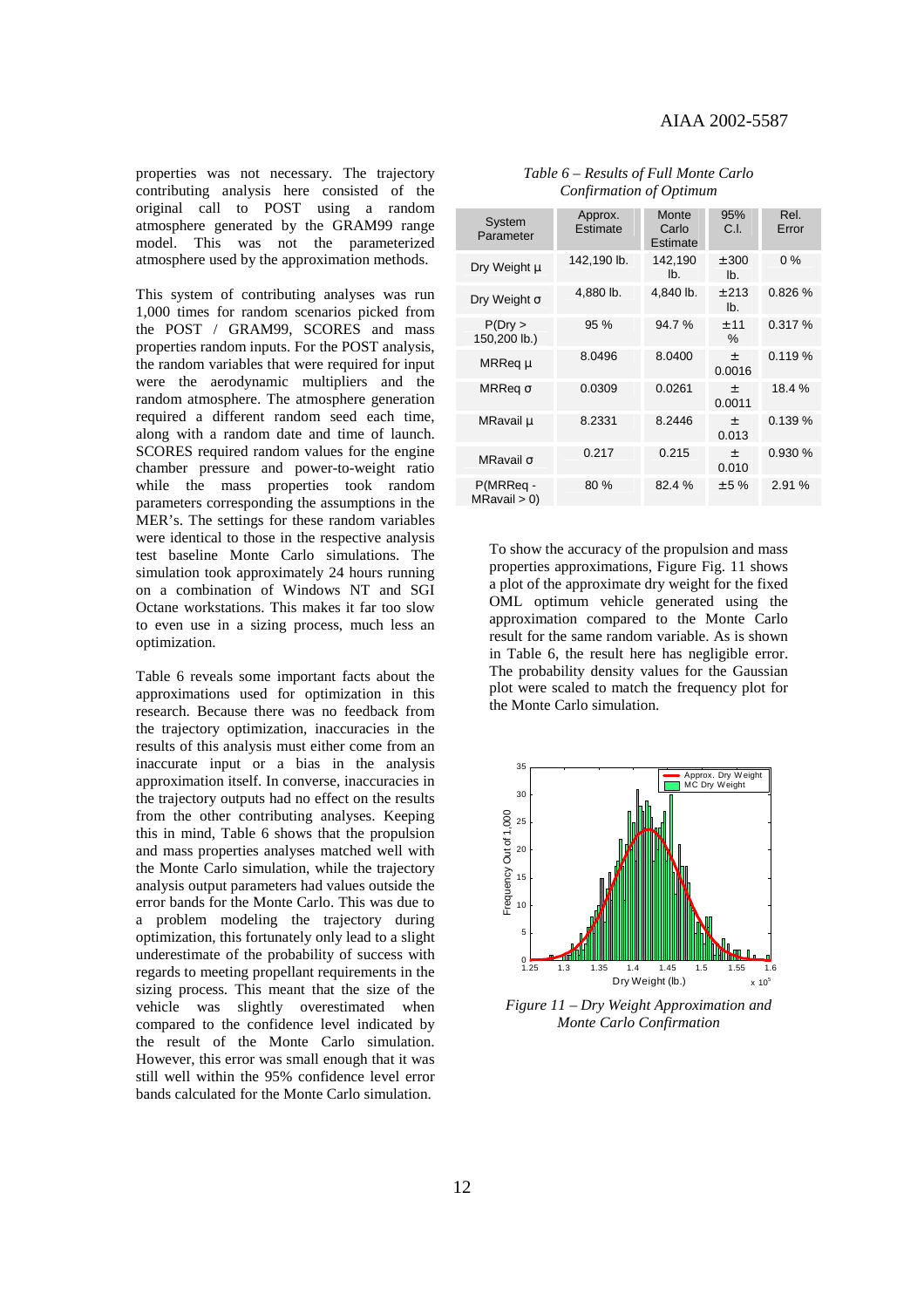Fig. 12 shows the error in mass ratio required and the impact it had on the overall system. While the errors are significant to the estimate for required mass ratio, the large spread of the mass ratio available probability minimizes the impact of the error and puts the mass ratio difference error back in the confidence level for the Monte Carlo simulation. For the Gaussian line plots, the probability density was scaled to match the frequency axis of the Monte Carlo simulation results.



*Figure 12 –Sizing Histogram for Full Monte Carlo Confirmation*

While the cause of this small error does lie in the trajectory analysis, the cause could be any number of approximations made by this algorithm. Because the error was not a problem to the overall synthesis estimates, this was still a good method for probabilistic optimization. However, it is clear where room for improvement in accuracy in terms of contributing analysis probability estimation lies.

# Deterministic Optimization Comparison

To see if there was any difference between the deterministic optimum and the probabilistic optimum solution, a deterministic optimization using the same models and design variables was conducted. The models used were the direct versions of the propulsion and mass properties/sizing algorithms and the response surface version of the trajectory analysis. The results of this were compared to the probabilistic optimum for 95% confidence level dry weight to determine their differences.

These results were compared using two criteria. First, it was determined if the settings of the design variables were any different from the probabilistic optimization. This should give relative information about which design variables are related to robustness in weight growth. Second, the difference will be shown in the results of the two optimizations, such as the reported dry weight value and OML size. This will show how using probabilistic information can tailor the reported results to the desired risk level of the program. If a high risk is tolerable, the confidence levels can be reduced and more optimistic results can be reported. If it is not tolerable, the confidence levels can be raised and correspondingly less optimistic results reported. The key is that the risk is expressed in easy to translate terms, such as the probability of not having enough propellant for the mission, or the probability of a dry weight value larger than 150,000 lb. It is easier to quantify this risk than the risk associated with changing dry weight margins.

*Table 7 –Results of Deterministic Optimization Comparison*

| Design<br>Var.                               | <b>Start</b><br>Pt. 1 | Opt. Pt. 1<br>(Prob./Det) | <b>Start</b><br>Pt. 2 | Opt Pt. 2<br>(Prob./Det) | <b>Start</b><br>Pt. 3   | Opt. Pt. 3<br><sup>2</sup> rob./Det.) |
|----------------------------------------------|-----------------------|---------------------------|-----------------------|--------------------------|-------------------------|---------------------------------------|
| Mixture<br>Ratio (r)                         | 6                     | 5.61 / 5.65               | 5                     | 5.60 / 5.65              | $\overline{7}$          | 5.62 / 5.66                           |
| Area<br>Ratio<br>(AR)                        | 77.5                  | 53.2 / 52.3               | 85                    | 52.1 / 52.7              | 85                      | 51.3 / 54.0                           |
| Vehicle<br>Thrust to<br>Weight<br>$(T/W_v)$  | 1.2                   | $1.2$ / $1.2$             | 1.6                   | 1.2 / 1.2                | 1.4                     | 1.2/1.2                               |
| Engine<br>Chamber<br>Pressure<br>(Pch)       | 206<br>atm.           | 210/210<br>atm.           | 210<br>atm.           | 210/210<br>atm.          | 150<br>atm.             | 210/210<br>atm.                       |
| 95% C.L.<br>Dry<br>Weight /<br>Dry<br>Weight | 158/<br>139<br>klb.   | 151 / 134<br>klb.         | 186/<br>164<br>klb.   | 151.0/<br>133.8 klb.     | 250.4/<br>213.7<br>klb. | 151.1/<br>133.9 klb.                  |
| Prob.<br>Length /<br>Det.<br>Length          | 147/<br>142 ft.       | 147 / 142<br>ft.          | 152/<br>147 ft.       | 147 / 142<br>ft.         | 168/<br>161 ft.         | 47 / 142 ft.                          |

The results in Table 7 show a decided similarity between the design variable settings for the probabilistic and deterministic optimizations. The one small difference that is consistent is the difference in mixture ratio. The optimizations found that a slightly lower mixture ratio was favorable for the probabilistic optimum. This is surprising because most of the uncertainty in sizing is due to the mass properties algorithm, an analysis that usually favors higher bulk density for system robustness (Ref. 12). The shift in mass ratio required due to the slightly higher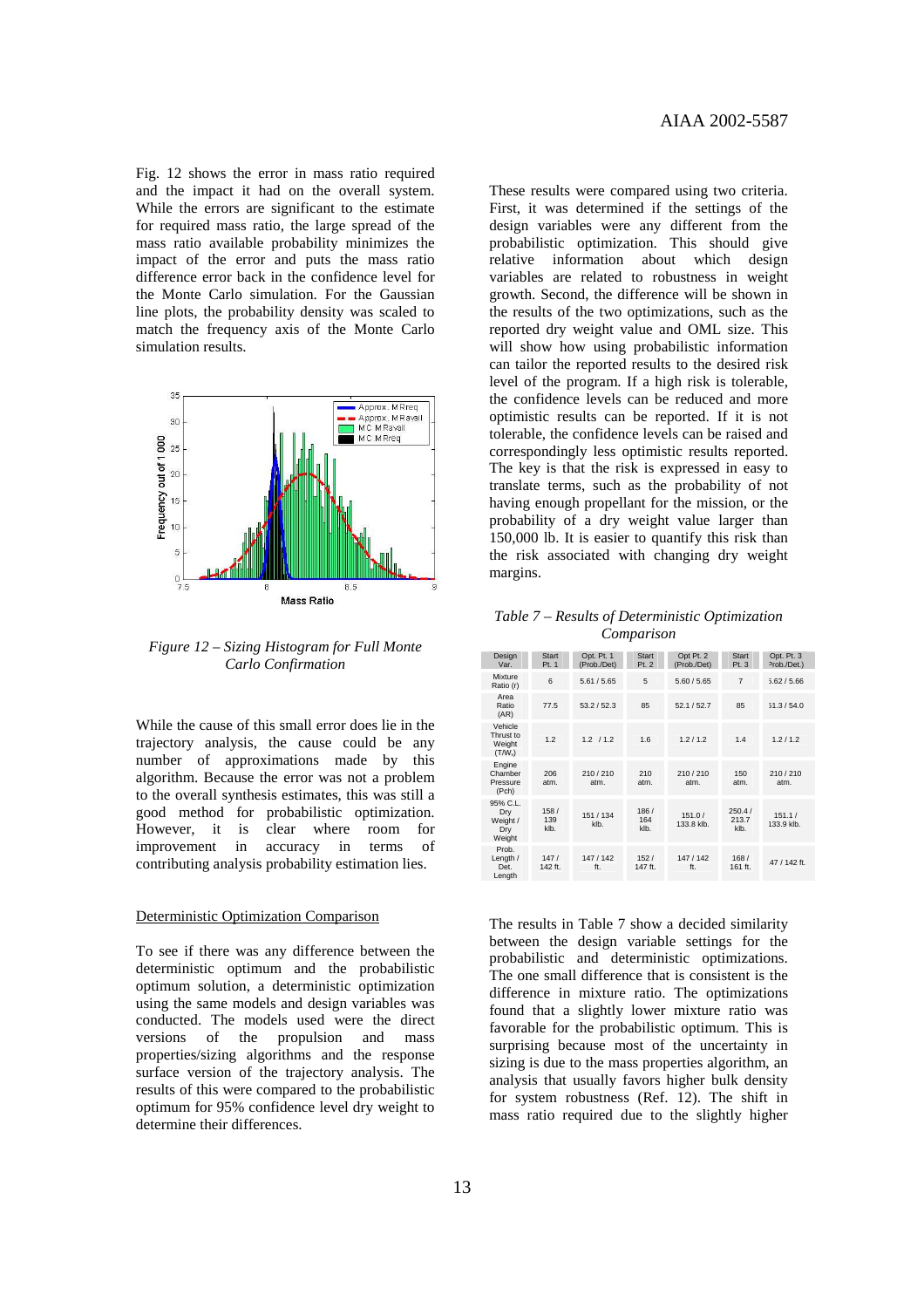engine specific impulse seems to have offset this effect.

These optimizations took around 10 minutes each to complete. While this was a very short amount of time, it took only 40 times longer (~6 hrs.) to optimize the probabilistic system. Considering the number of noise variables (84), this is a below linear real-time cost scale-up to use the distributed probabilistic system. This was a major cost savings over existing methods.



*Figure 13–Design Variable History for Initial Deterministic Optimization*

The convergence of the deterministic optimization was slightly better than that of the probabilistic optimization. This was most likely due to the more accurate gradients, since a smaller step size was possible for finite difference estimates. It is clear from a comparison of Fig. 8 and Fig. 13 that the deterministic optimization process was close to the optimum much sooner than the probabilistic process. The results here show that there is a small difference in the optimum variable settings for the two optimizations, but a large difference in the conservatism of the final answer.

To determine to which confidence levels the deterministic optimum corresponded, a Monte Carlo simulation of the final deterministic optimum was conducted. This simulation was similar to the confirmation of the probabilistic optimum except that it was conducted at a smaller length for slightly different settings of the design variables. The results of this simulation show that the probability of the reported dry weight being equal to or lower than 133.8 klbs. was only 53%. In addition, the confidence level associated with having enough propellant to perform the mission was only 54%.

When compared to the error associated with a 1,000 trial Monte Carlo simulation, these can be both considered around 50%. These values are much lower than the 95% and 80% confidence levels reported for the probabilistic optimum. Histograms of mass ratio required and mass ratio available for the deterministic optimum can be seen in Fig. 14. The curves represent the predictions for the probabilistic optimum. As can be seen in Fig. 14, the probabilistically sized vehicle has a much higher probability of the mass ratio available exceeding the mass ratio required.



*Figure 14 –Sizing Histogram of Deterministic Optimum*

Apparently, the deterministic assumption of 15% dry weight margin corresponds to a fairly high risk level when compared to what was considered acceptable for the probabilistic phases of this study. The acceptable probability of success with regards to meeting propellant requirements for orbit was only 80%, and the probability of coming in under dry mass budget was 95%. These probabilities were not outrageously high, and in the case of the propellant requirement constraint, actually quite low. These results combined with the results of the Monte Carlo simulation of the deterministic optimum suggested that a 15% margin was very risky with respect to the assumptions made here about noise variables.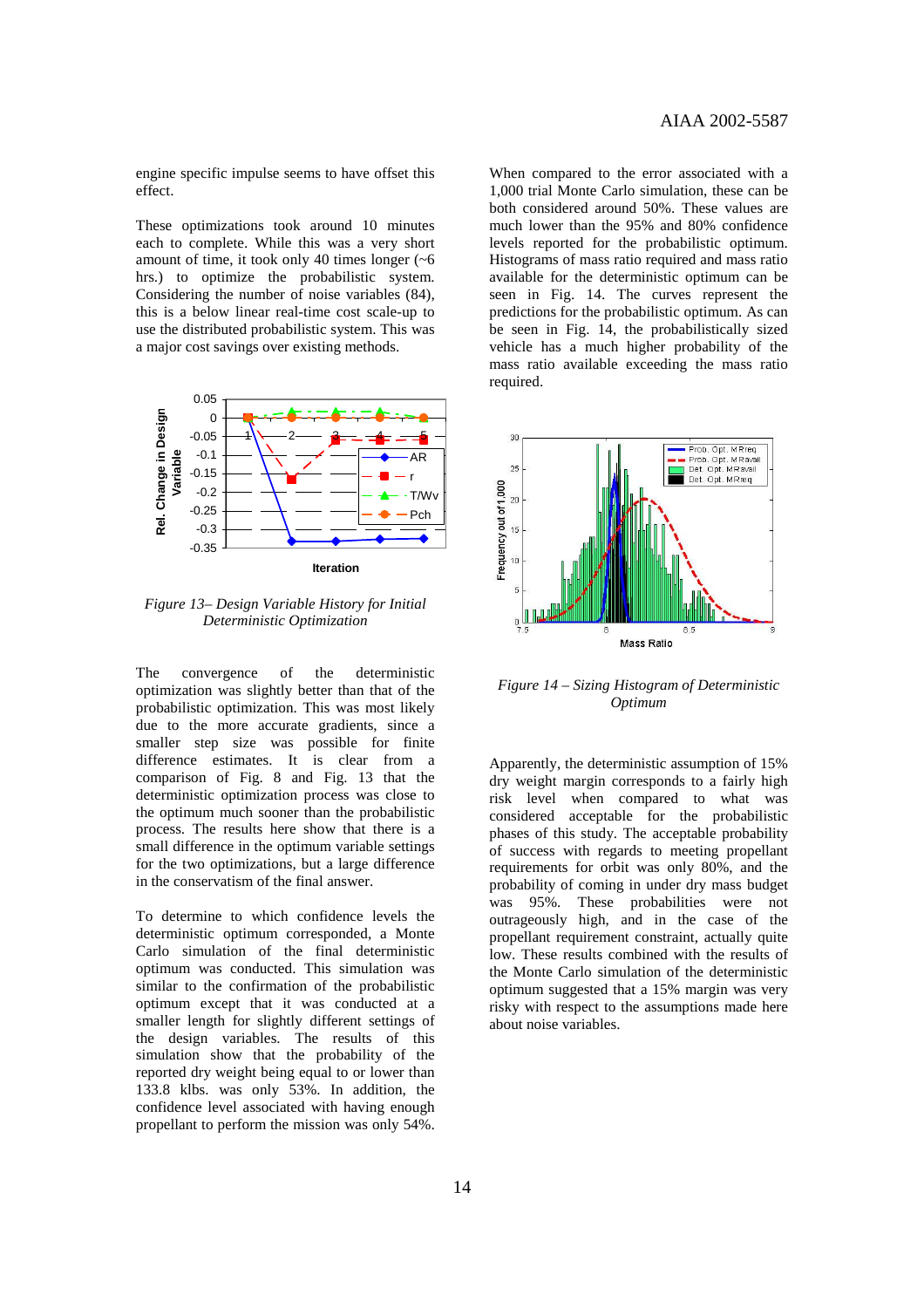#### **CONCLUSIONS**

The specific goals attained were as follows:

• A new distributed probabilistic framework for launch vehicle conceptual design was demonstrated.

This was evidenced by the detailed process account given in this research. Also, now that the technique has been demonstrated, it should allow for this process to be re-implemented in less than two man-weeks. This implementation can also be done in parallel by individual disciplinary experts and as a result improve the overall process setup time. Finally, all of the uncertainty analysis was conducted at the contributing analysis level. This was important to retaining the advantages of distributed analysis.

The utilization of heterogeneous computing platforms in a distributed probabilistic framework was demonstrated by the inclusion of executable programs, Perl scripts, Matlab scripts and Excel worksheets in a single automated framework.

These codes were based on both SGI workstations and Windows NT PC's. While this was done using the ModelCenter<sup>©</sup> commercial analysis integration package, the compatibility of this package with the distributed probabilistic launch vehicle design problem was a key to the utility of the technique.

The goal of a multiple order of magnitude improvement in speed over a Monte Carlo simulation method was demonstrated.

This was shown in the fact that an entire probabilistic vehicle sizing process could be accomplished in about thirty minutes using the distributed approximations, while just a single length evaluation process took around 16 hours using a non-distributed Monte Carlo simulation. Accounting for the repeated simulations that would be required for a sizing process, this is a three order of magnitude improvement over a direct, system-level Monte Carlo process.

• Optimization utilizing the distributed probability analysis method was shown to be fast.

The goal of overnight optimization was met by the fact that the demonstration optimizations

took between 6 and 8 hours each. Considering the amount of time that the non-distributed Monte Carlo simulation took for just a single length analysis, this is a huge savings.

- The test optimization was confirmed, showing that the problem formulation was sound and that the noise in the sizing process was not so great as to interfere with accurate gradient generation. This was shown by the optimization finding the same point from three separate starting locations.
- The accuracy of the distributed approximation was also found to be quite good.

It exceeded the objective of 5% accuracy set for constraint satisfaction by a comfortable margin for both the propellant required and dry weight confidence level calculations. This was determined by comparison of the found optimum to a single length Monte Carlo simulation. In addition to this, all of the critical output parameters, along with the majority of all parameters were well within the error bounds calculated for the Monte Carlo simulation.

While the deterministic and probabilistic optimum design variable settings were not very different, the reported vehicle size by the two processes was vastly different. This means that the reported size of the analysis corresponds to a specific user confidence level, not just an arbitrary growth safety factor.

All in all, a new fast and efficient method for probabilistic optimization of conceptual launch vehicle designs was presented, along with test results verifying its speed and accuracy. This new architecture has the potential to allow for the practical probabilistic optimization of reusable launch vehicles in inherently distributed environments where it was impractical before.